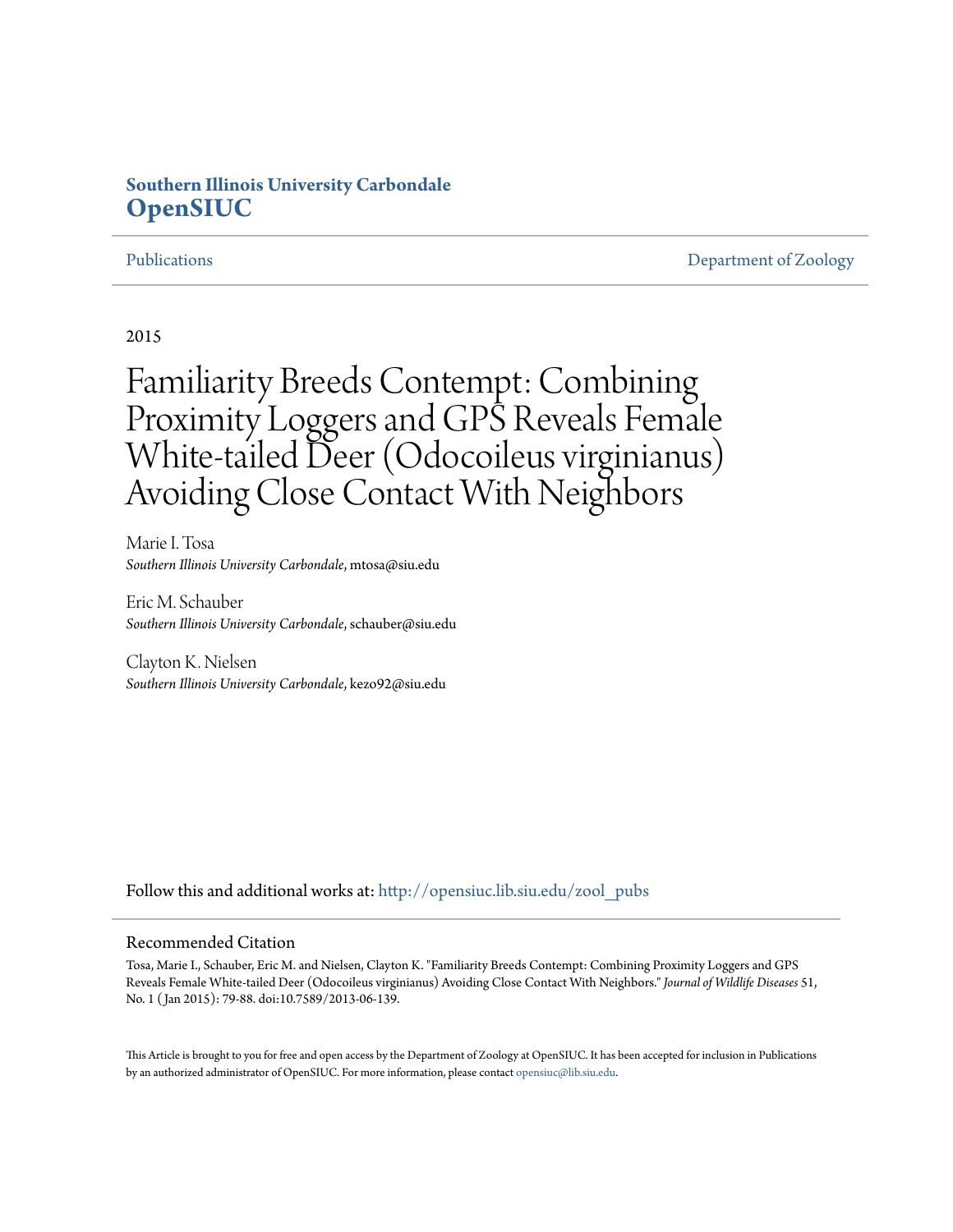## FAMILIARITY BREEDS CONTEMPT: COMBINING PROXIMITY LOGGERS AND GPS REVEALS FEMALE WHITE-TAILED DEER (ODOCOILEUS VIRGINIANUS) AVOIDING CLOSE CONTACT WITH NEIGHBORS

### Marie I. Tosa, $^{1,3}$  Eric M. Schauber,<sup>1</sup> and Clayton K. Nielsen<sup>2</sup>

<sup>1</sup> Cooperative Wildlife Research Laboratory, Department of Zoology, Center for Ecology, Southern Illinois University, 1125 Lincoln Drive, Carbondale, Illinois 62901, USA

 $2$  Cooperative Wildlife Research Laboratory, Department of Forestry, Center for Ecology, Southern Illinois University, 1125 Lincoln Drive, Carbondale, Illinois 62901, USA

<sup>3</sup> Corresponding author (email: mtosa@siu.edu)

ABSTRACT: Social interactions can influence infectious disease dynamics, particularly for directly transmitted pathogens. Therefore, reliable information on contact frequency within and among groups can better inform disease modeling and management. We compared three methods of assessing contact patterns: (1) space-use overlap (volume of interaction [VI]), (2) direct contact rates measured by simultaneous global positioning system (GPS) locations  $\langle$  <10 m apart), and (3) direct contact rates measured by proximity loggers (PLs; 1-m detection) among female white-tailed deer (Odocoileus virginianus). We calculated the PL:GPS contact ratios to see whether both devices reveal similar contact patterns and thus predict similar pathogen transmission patterns. Contact rates measured by GPS and PLs were similarly high for two within-group dyads (pairs of deer in the same social groups). Dyads representing separate but neighboring groups (high VI) had PL:GPS contact ratios near zero, whereas dyads further apart (intermediate VI) had higher PL:GPS contact ratios. Social networks based on PL contacts showed the fewest connected individuals and lowest mean centrality measures; network metrics were intermediate when based on GPS contacts and greatest when based on VI. Thus, the VI network portrayed animals to be more uniformly and strongly connected than did the PL network. We conclude that simultaneous GPS locations, compared with PLs, substantially underestimate the impact of group membership on direct contact rates of female deer and make networks appear more connected. We also present evidence that deer coming within the general vicinity of each other are less likely to come in close contact if they are in neighboring social groups than deer whose home ranges overlap little if at all. Combined, these results provide evidence that direct transmission of disease agents among female and juvenile white-tailed deer is likely to be constrained both spatially and by social structure, more so than GPS data alone would suggest.

Key words: Contact rate, disease transmission, GPS, Odocoileus virginianus, proximity logger, social behavior, white-tailed deer.

#### INTRODUCTION

Host social structure can significantly affect pathogen transmission and prevalence (Cross et al. 2012; Griffin and Nunn 2012). In particular, intragroup and intergroup characteristics, such as sex, age, and patterns of space-use, can influence contact rates (Altizer et al. 2003; Magle et al. 2013). Such social structuring of contacts can reduce how many individuals each host contacts, thereby impeding pathogen transmission and establishment relative to the same mean contact rate in a well-mixed population (Keeling 1999). However, pathogen transmission rates are often high within social groups, which can decrease the likelihood of stochastic pathogen extinction early in an epizootic (Newman 2003; Krause et al. 2007). Socially structured contact rates have been proposed as a mechanism for frequency-dependent disease transmission (McCallum et al. 2001; Begon et al. 2002), which can confound attempts to control disease (Potapov et al. 2012). In extreme cases, frequency-dependent transmission could drive hosts extinct (e.g., devil facial tumor disease; McCallum et al. 2009). Reliable estimates of contact rates within and between social groups should enhance our ability to predict disease dynamics and impacts on wildlife populations.

Quantifying contacts relevant to pathogen transmission is difficult for free-living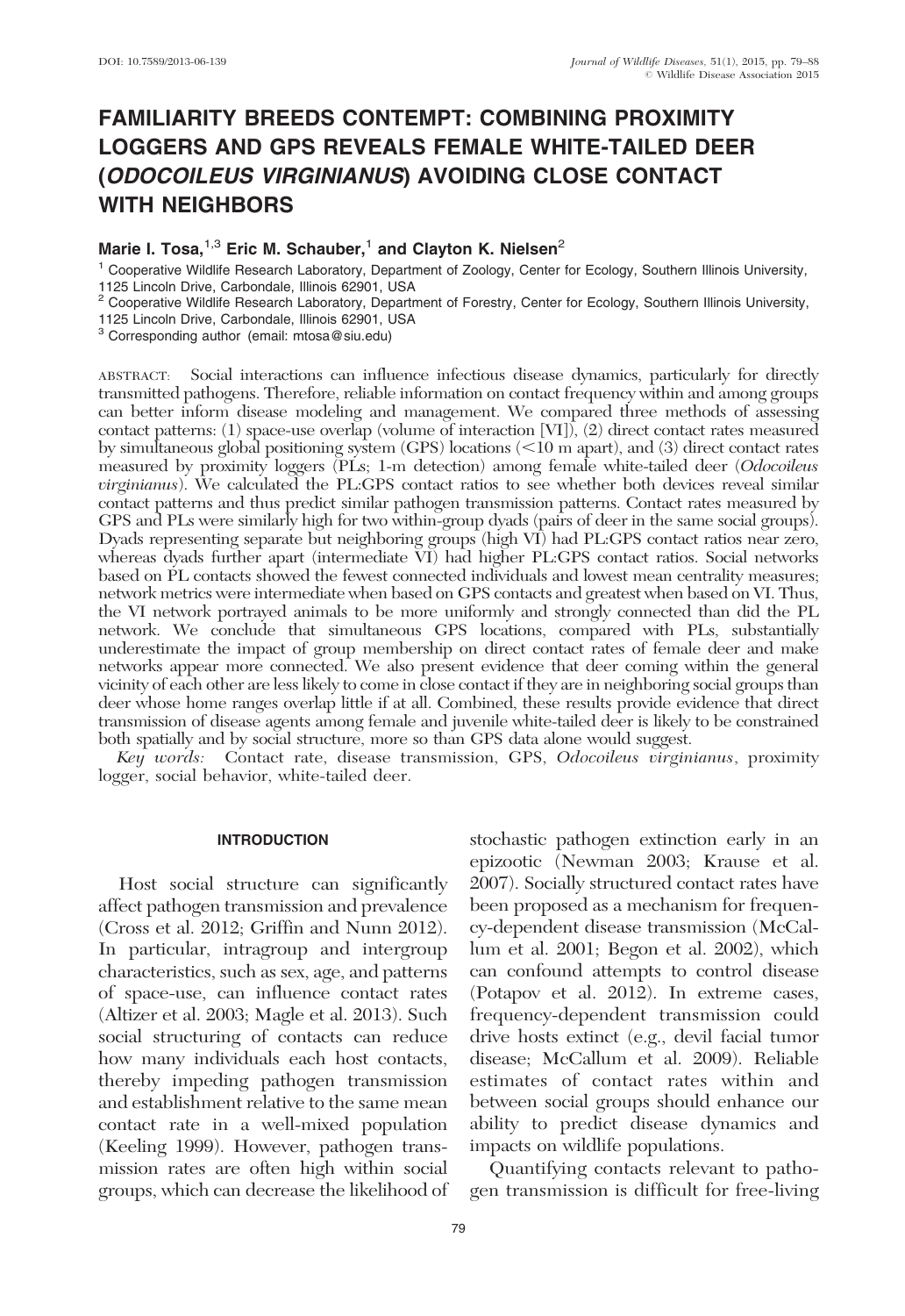wildlife. Past researchers have quantified contact rates by visual observations (Totton et al. 2002), simultaneous telemetry locations (very high frequency [VHF] or global positioning system [GPS]) within a specified distance (e.g.,  $<$ 10 m, Ramsey et al. 2002; Schauber et al. 2007), or proximity loggers ([PLs]; Ji et al. 2005; Prange et al. 2011) but, few studies compare these methods (Walrath et al. 2011). Visual observations are challenging for nocturnal and cryptic animals, except at feeding or watering areas. Simultaneous VHF or GPS locations are collected at discrete times and are subject to location error of several to hundreds of meters, but they locate contacts in space. In contrast, PLs operate continuously and detect each other only at very close range  $(e.g., <1 m)$ but fail to record some proximity events (Walrath et al. 2011) and do not provide location of contacts. Researchers have also used space-use overlap to quantify potential for contact (Millspaugh et al. 2004; Schauber et al. 2015). No metric based on proximity or space use can perfectly quantify the probability of pathogen transmission, and each method is likely to best reflect a different type of transmission. For instance, approaching within several meters is necessary for direct physical contact, but the probability of actual contact (and disease transmission) given proximity may depend substantially on the age, sex, familiarity, and status of the interacting individuals. Very close physical proximity could occur during fighting, mating, allogrooming, or dominance display, each of which represents a very different scenario for pathogen transmission.

Contact within and between groups of white-tailed deer (*Odocoileus virginianus*) has received attention because of bovine tuberculosis and chronic wasting disease (CWD), maladies of concern because of potential impacts on livestock and freeliving deer populations (Williams et al. 2002; Conner et al. 2008). Female whitetailed deer form relatively stable matrilineal groups, which typically comprise a

dominant adult doe, her most recent offspring, and her older female offspring (Hawkins and Klimstra 1970; Nixon et al. 1991). Multiple groups often feed together in larger aggregations in late winter and spring (Hawkins and Klimstra 1970). Group structure typically dissolves by June in preparation for parturition, when females become territorial around their fawns, and re-forms in autumn (Nixon et al. 1991; Bertrand et al. 1996).

These social and familial bonds influence both space-use and contact patterns among white-tailed deer. Magle et al. (2013) observed that female dyads with high space-use overlap tended to be closely related. Schauber et al. (2015) found that direct contact (simultaneous locations in close proximity) rates of females and juveniles were much higher within than between groups, even after accounting for shared space-use, and Walrath et al. (2011), using PLs, showed that penned deer contacted close relatives with greater frequency and duration than unrelated deer. These studies all consider proxies rather than actual disease transmission, but their findings accord with Grear et al. (2010), who demonstrated that the probability of a female deer contracting CWD was greatly amplified if a closely related female in the vicinity was also infected. Thus, both spatial and social structure appear to be important in pathogen transmission among deer, so quantifying intragroup and intergroup contact rates is crucial in understanding and effectively managing disease in freeranging deer (Drewe 2010).

These studies are not directly comparable, however, because each method illuminates a different aspect of behavior relevant to pathogen transmission. Directly comparing results between metrics can help illuminate behavioral interactions and implications for disease. Consider two dyads (pairings) of hosts that spend similar amounts of time in the general vicinity of each other, but the members of one dyad rarely approach each other more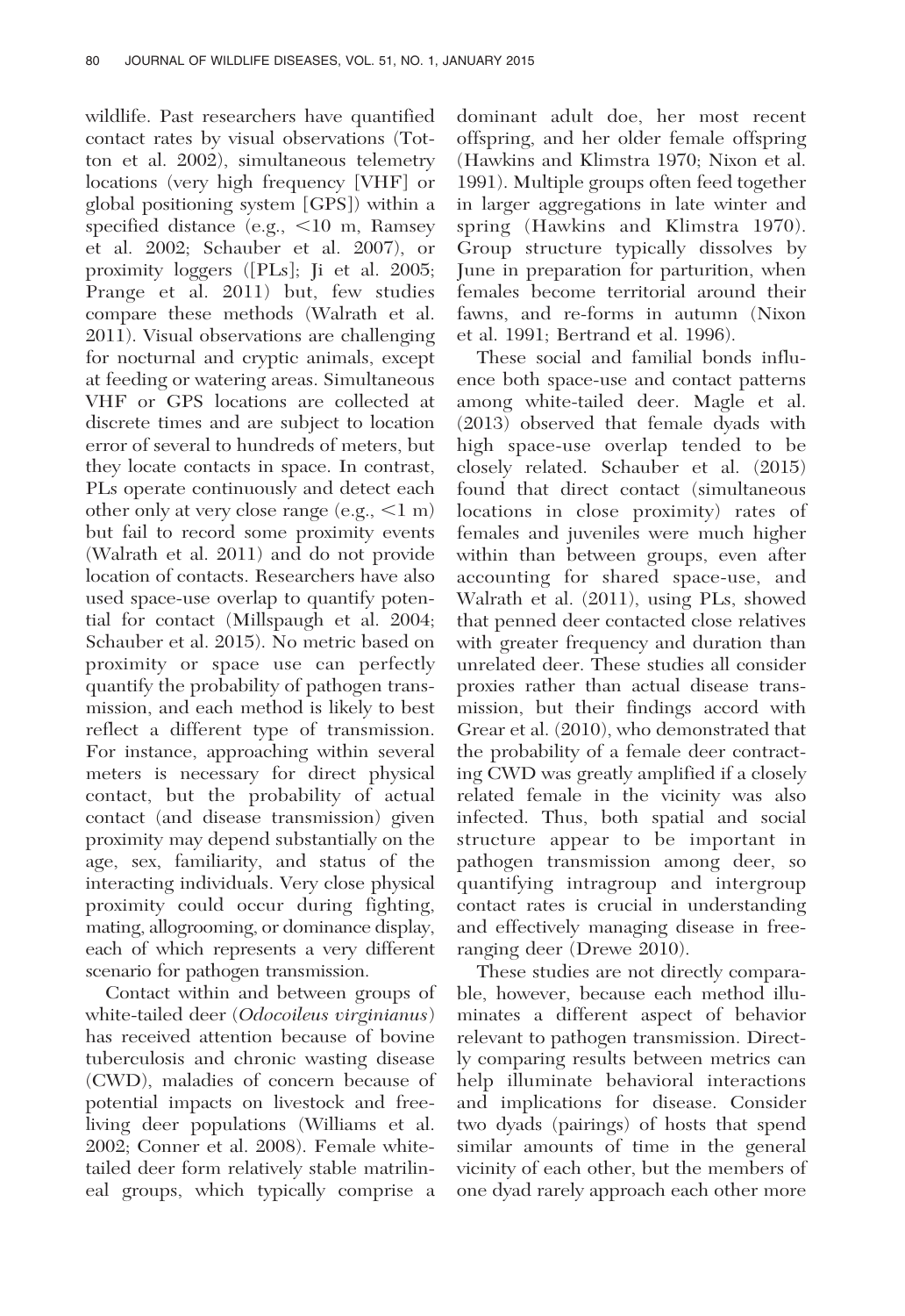closely. This behavioral pattern could manifest as both dyads having similar frequency of contacts identified by GPS (e.g., within 10 m) but one dyad generating much fewer PL contacts (e.g., within 1 m) than the other, and thus having a lower PL:GPS contact ratio. This disparity between methods would provide evidence that 1) the social relationships differ between the dyads, 2) direct pathogen transmission rates differ between the dyads, and 3) GPS contact rates provide insufficient information to assess either behavioral interactions or potential direct transmission. We evaluated whether space-use overlap, simultaneous GPS locations, and PLs yield similar or disparate pictures of how space-use and social structure influence differences in contacts among free-living female white-tailed deer.

#### MATERIALS AND METHODS

We captured and collared female whitetailed deer at two study areas (''Johnson'' and ''Touch of Nature'') in southern Illinois, US, from October 2011 to January 2012. We used drop nets, rocket nets, and darts, focusing on capturing groups of mature females and fawns. Captured deer were immobilized by intramuscular injection of 4 mg/kg Telazol<sup>®</sup> (Fort Dodge Animal Health, Fort Dodge, Iowa, USA) and 2 mg/kg xylazine HCl, ear-tagged, and aged as a fawn (ca. 0.5 yr old), yearling (ca. 1.5 yr old), or adult  $(>2$  yr old) by tooth replacement and wear (Severinghaus 1949). We aimed to equip one deer from each group with a GPS collar (TGW-4500; Telonics, Inc., Mesa, Arizona, USA) with a PL (SirTrack, Inc., Havelock North, New Zealand) secured to the GPS casing using epoxy. The GPS units were programmed to record locations hourly, within a 3-min window. In contrast, each PL functioned continuously and was calibrated to detect other  $PLs \leq 1$  m away. Collars were programmed to detach on 1 June 2012 because social structure breaks down at the onset of parturition. As part of a larger experiment, we removed noncollared deer from five groups containing collared deer during 27 March to 13 April 2012. One of these removal groups contained two collared deer, one of which was removed. Capture and sampling procedures were approved by the

Institutional Animal Care and Use Committee at Southern Illinois University Carbondale (protocol 11-027).

We compared contact and space-use patterns among all possible dyads within the same study area, beginning when the last collar was deployed in each study area (18 December 2011 at Johnson and 15 January 2012 at Touch of Nature) and ending 1 June 2012 when the collars dropped off. Exceptions were one collared deer that was removed on 29 March 2012 and one collared deer killed by a vehicle 1 April 2012. We measured space-use overlap for each dyad with the volume of intersection (VI) of their fixed-kernel use distributions, which we calculated with the kernel overlap function in the AdehabitatHR package (Calenge 2006) in program R (R Version 2.14.1; R Development Core Team 2011) using 500 randomly selected GPS locations and a smoothing parameter determined by reference bandwidths for each animal (Seaman and Powell 1996; Seaman et al. 1999). We defined a GPS contact for a dyad as simultaneous  $(same 3-min window)$  locations  $\leq 10$  m apart. We chose a 10-m criterion to balance depicting close physical contact with sample size and GPS location error. We defined a PL contact for a dyad as any communication between their PLs (nondirectional)  $>30$  s apart from any other such communication (as described in Walrath et al. 2011). We noted a reciprocal contact if both PLs in the dyad detected each other  $\leq 30$  s apart, and we noted a duplicate record for a dyad if both a PL contact and a GPS contact occurred within 1 h. For each dyad and type of contact (GPS or PL), we calculated contact rate as contacts per week.

To measure how strongly correlated were the movements of the two deer comprising each dyad, we used the dynamic interaction metric of Long et al. (2014). This metric generalizes the vector correlation coefficient of Shirabe (2006) to allow examination of short time periods and does not involve physical proximity. Each pair of successive GPS locations (hours  $t$  and  $t+1$ ) for 1 deer (*i*) defined a vector with length  $d_{it}$  and direction  $\theta_{i,t}$ . For dyad  $(i,j)$  at hour t, the dynamic interaction index (DI) was calculated as follows:

$$
DI_{t} = \left(1 - \frac{|d_{i,t} - d_{j,t}|}{d_{i,t} + d_{j,t}}\right) \cos(\theta_{i,t} - \theta_{j,t}) \quad (1)
$$

We averaged hourly  $DI_t$  values over the entire data set to measure the overall movement correlation for the dyad DI.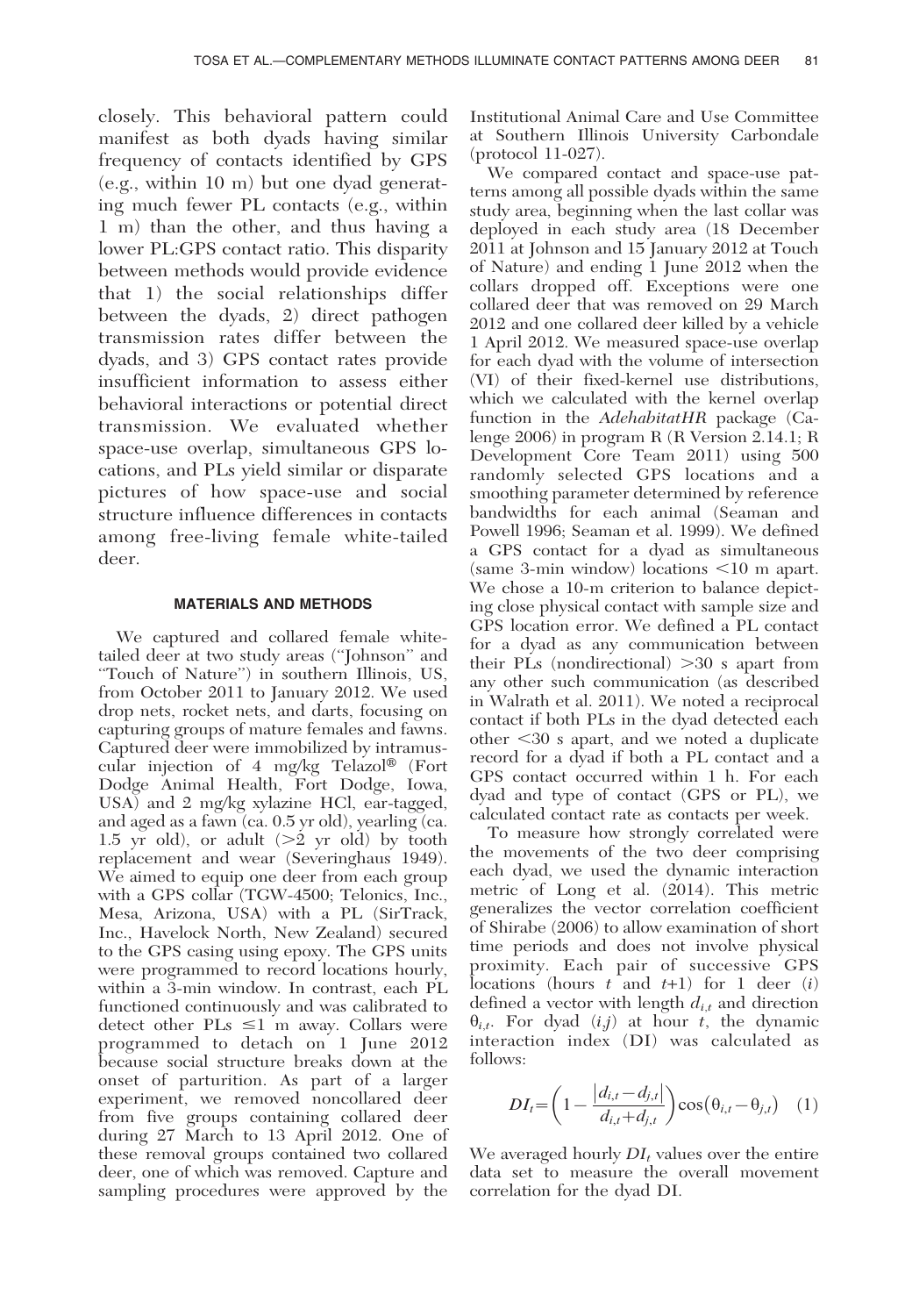Based on high DI and VI values and consistent proximity, we concluded that we inadvertently collared two animals in the same group in each study area; one adultjuvenile dyad and one adult-yearling dyad (Fig. 1). To examine how three metrics of potential contact (VI, GPS contact rate, and PL contact rate) are influenced by social structure, we calculated the within:between group contact ratio using contact rates averaged across dyads of each category (withingroup  $n=2$  or between-group  $n=43$ ) with  $\geq 1$ contact (GPS or PL). We assessed uncertainty in the within:between ratios for PL and GPS contact rates by bootstrapping (Supplementary Material, Appendix I).

We assessed statistical support for the post hoc hypothesis that neighboring betweengroup dyads (high VI) had anomalously low PL contact rates given their GPS contact rates. In other words, did these neighboring dyads avoid coming into close contact (1 m) despite often being in the same vicinity (10 m)? For between-group dyads with  $\geq 1$  contact, we compared the ratio of PL to GPS contact rates (i.e., the PL:GPS ratio) among dyads in three categories of space-use: low  $(VI<0.2)$ , intermediate  $(0.2 \leq VI \leq 0.4)$ , and high  $(0.4 \leq VI)$  $(0.8)$ . We quantified uncertainty in each PL:GPS ratio by bootstrapping (Supplementary Material, Appendix I). To compare PL:GPS ratios more formally, we used zeroinflated Poisson regression to fit the following model, with dyad as the unit of analysis:

$$
\ln(PL) = \ln(Weeks) + \ln(GPSrate)
$$
  
+  $\beta_0 + \beta_{low} VI_{low} + \beta_{high} VI_{high}$  (2)

where PL is the expected number of observed PL contacts, Weeks is the number of weeks both deer in the dyad were available to contact, GPSrate is the observed number of GPS contacts divided by Weeks (zero values replaced by 0.01),  $VI_{low}$  and  $VI_{high}$  are indicator variables (0,1) for low and high VI, respectively (intermediate VI provides the reference level), and the  $\beta s$  are the fitted parameters. Week and GPSrate have no associated  $\beta$  parameters because they were treated as offset variables. The model can be rewritten as follows:

$$
\frac{PL}{GPS} = \exp(\beta_0) \exp(\beta_{low} VI_{low}) \exp(\beta_{high} VI_{high})
$$
 (3)

showing how  $\exp(\beta_{low})$  and  $\exp(\beta_{high})$  represent multiplicative differences in the PL:GPS



FIGURE 1. Metrics of social affiliation and contact, as a function of space use overlap (volume of intersection) for dyads of female white-tailed deer (Odocoileus virginianus) in southern Illinois, USA, from 18 December 2011 to 1 June 2012. (A) Correlation of movements based on an hourly dynamic interaction index averaged over the entire data set, according to Long et al. (2014). (B) Weekly contact rates based on simultaneous geographic positioning system  $(GPS)$  locations  $\leq 10$  m apart. (C) Weekly contact rates based on proximity logger  $(PL)$  detections  $(<1$  m). Contact rate values of zero were replaced with 0.01. Dashed lines represent linear regressions for data from each dyadic age combination  $(A=adult; Y=yearling; J=juvenile)$ , excluding two apparent within-group dyads with the highest volume of intersection and contact rates.

contact relative to the intermediate VI reference category.

Finally, we tested whether contact method affected the apparent topology of betweengroup social networks. We used the program NetDraw (Borgatti et al. 2002) to visualize networks and used the sna package (Butts 2010) in program R to calculate network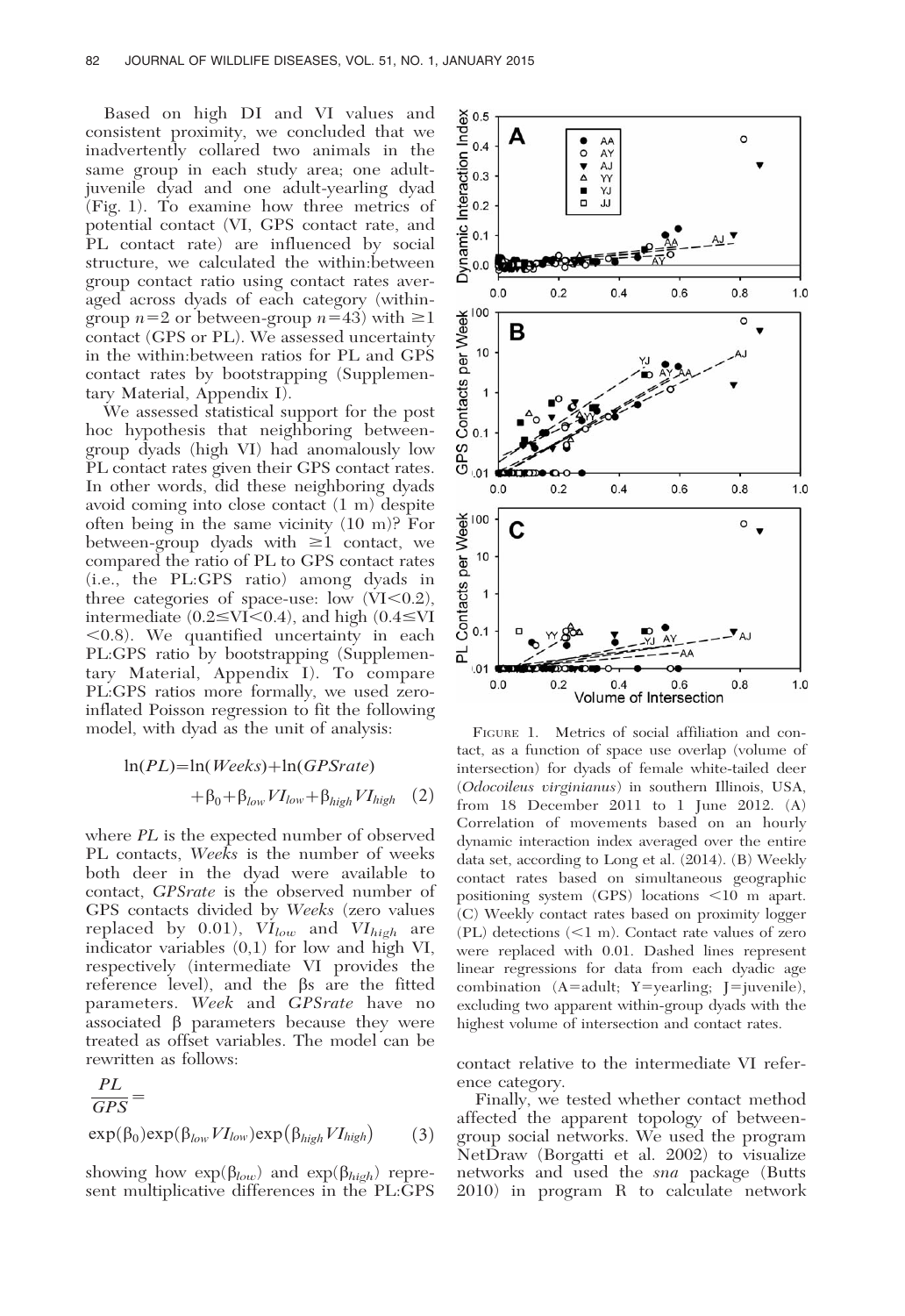centrality metrics (node degree and flowbetweenness) to identify important nodes. Node degree measures the number of immediate neighbors (i.e., direct connections), and flow-betweenness accounts for both direct and indirect connections where an individual is an intermediary in the shortest path (Freeman et al. 1991; Krause et al. 2007). Both measures are highly applicable to pathogen transmission networks and are relatively stable even for networks that are sparsely sampled (Bell et al. 1999; Costenbader and Valente 2003). We used Kruskal-Wallis tests to compare network centrality metrics among networks based on different methods.

#### **RESULTS**

We collared 26 female deer (five juveniles, six yearlings, 15 adults), but we excluded four individuals from analysis because of capture-related deaths, unrecovered PL units, and incomplete GPS data. Of the 126 possible dyads, 45 had  $\geq$ 1 GPS or PL contact. The GPS fix success rate averaged 98.3%, ranging among individuals from 95.5% to 99.6%, and  $mean \pm SE$  horizontal GPS location error was  $5.7\pm0.01$  m. During the 20-wk (Touch of Nature) and 24-wk (Johnson) dataanalysis periods, we detected 1,629 within-group contacts (719 and 910 per dyad) and 540 between-group contacts using GPS locations. The PLs recorded 2,113 within-group contacts (989 and 1,124 per dyad); 380 (17.2%) of which were reciprocal detections, compared with only 23 between-group contacts  $(\leq 3$  PL contacts per dyad) with no reciprocal detections. The PLs recorded duplicate contacts (within 1 h) for 454 of 1,629 (27.9%) withingroup GPS contacts, but only four of 540 (0.7%) between-group GPS contacts. As the space-use overlap (VI) of dyads increased, so did their dynamic interaction index (DI), GPS contact rate (per week), and PL contact rate (per week), with similar slopes regardless of the age composition of the dyad (Fig. 1). The relationships with DI and PL contact rate, however, were clearly discontinuous at very high VI values (Fig. 1A, C).

The two within-group dyads (adultjuvenile and adult-yearling) had the greatest space-use overlap  $(VI=0.87$  and  $VI=0.81$ , respectively) and movement correlations  $(DI=0.34$  and  $DI=0.42$ , respectively; Fig. 1A). Although some between-group dyads had nearly as much space-use overlap (maximum  $VI=0.78$ ), their movements were substantially less correlated (maximum  $DI=0.11$ ) (Fig. S1). The within-group dyads also had contact rates greater than sevenfold  $(GPS)$  and  $>300$ -fold  $(PL)$ , higher than any other dyad (Fig. 1).  $Mean \pm SE$  contact rates of the two withingroup dyads were broadly similar for PL  $(62.2 \pm 12.7/\text{wk})$  and GPS  $(48.3 \pm 12.4/\text{wk})$ , but between-group dyads in aggregate had much lower contact rates based on PL  $(0.029\pm0.007/\text{wk})$  than those based on GPS  $(0.61 \pm 0.17/\text{wk})$ . Consequently, the overall mean $\pm$ bootstrap SE within:between contact ratios were  $2,156.4 \pm 546.5$  for PL,  $79.8\pm3.0$  for GPS, and 3.1 for VI. Thus, the within: between contact ratio was  $>25$ fold greater for PL than it was for GPS and .690-fold greater for PL than it was for VI. In short, PL contact rate was the most sensitive indicator of social structuring.

Among between-group dyads, PL and GPS contact rates were most disparate (i.e., lowest PL:GPS ratio) for those dyads with high VI (GLM,  $\beta_0 = -1.1 \pm 0.4$ ,  $P<0.01$ ;  $\beta_{low}=-1.2\pm1.1$ ,  $P=0.24$ ;  $\beta_{high}=$  $-2.4\pm0.5$ , P $< 0.001$ ). The seven betweengroup dyads with high VI (0.4–0.8), collectively, had GPS locations  $\leq 10$  m apart on 387 occasions, but were detected  $\leq 1$  m apart by PLs only nine times  $(PL:GPS \text{ ratio}=0.023\pm0.008 \text{ bootstrap})$ SE). In comparison, the 20 between-group dyads with intermediate VI (0.2–0.4) collectively generated more  $(n=12)$  PL contacts, despite only 102 GPS contacts  $(PL:GPS ratio=0.118±0.036 bootstrap)$ SE). The 16 between-group dyads with low VI  $( $0.2$ ), excluding dyads with no$ observed contacts, collectively had two PL contacts and only 51 GPS contacts  $(PL:GPS ratio=0.039\pm0.029$  bootstrap SE). This shift in PL:GPS contact pattern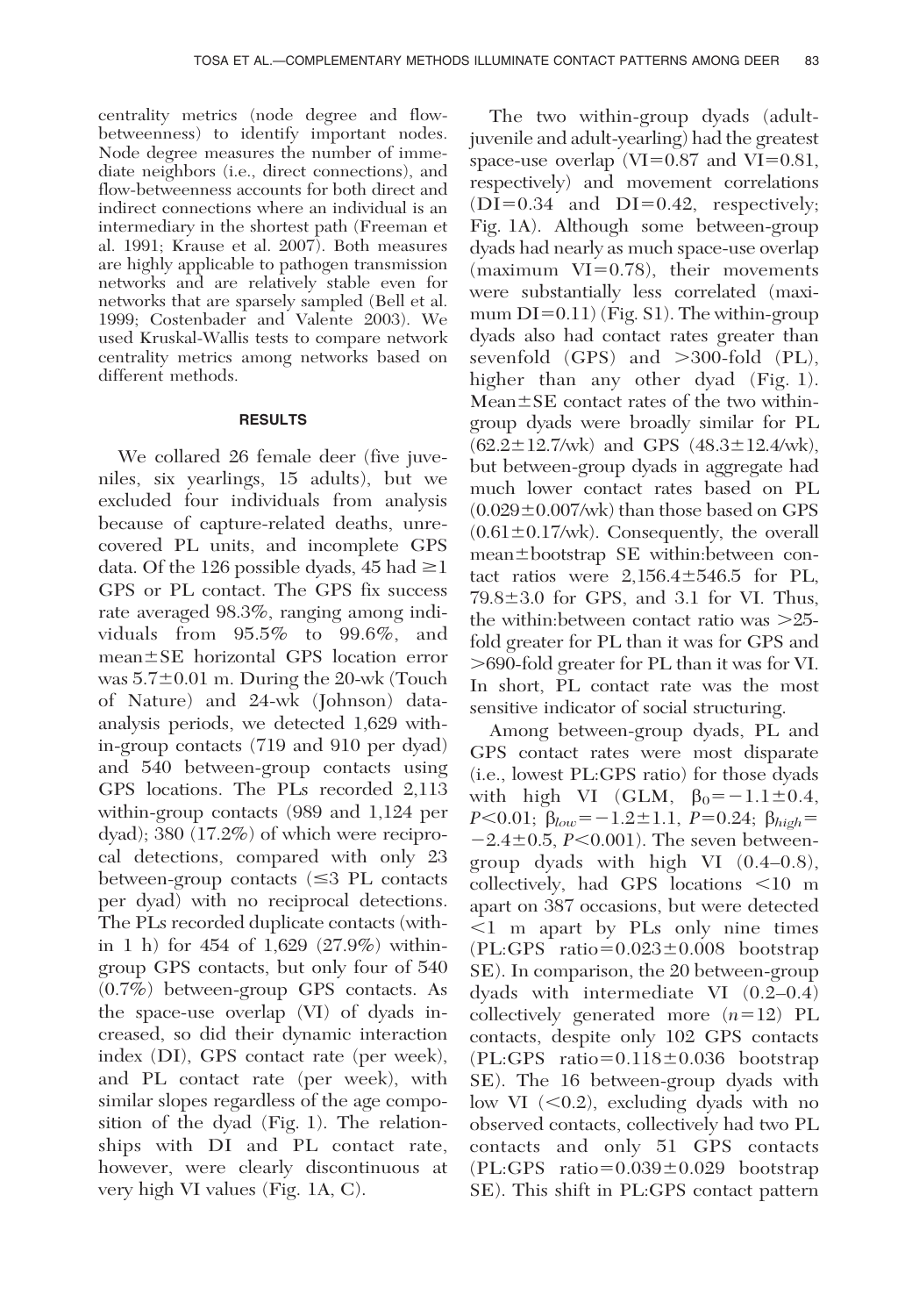

FIGURE 2. Ratio of proximity logger (PL) contacts to simultaneous geographic positioning system  $(GPS)$  locations  $\leq 10$  m (PL:GPS10) versus volume of intersection of female white-tailed deer dyads in southern Illinois from December 2011 to June 2012. Area of the gray circle surrounding each symbol indicates the relative number of total GPS contacts. Symbol shape-fill combinations indicate age composition of each dyad  $(A=adult; Y=yearling; J=juvenile)$ .

across categories of overlap does not appear to correlate with any obvious pattern in age-composition of dyads (Fig. 2).

Social network analysis revealed that most deer were connected to each other at each site, regardless of the method used to quantify contact (Fig. 3). Networks based on PL contacts yielded approximately onethird the connections that GPS did  $(ratio=11:31)$  and about one-eighth the connections VI did (ratio= $11:85$ ), suggesting that direct contacts between deer are much sparser than indicated by GPS and VI. Comparing network centrality, mean $\pm$ SE node degree was greater for networks based on VI  $(8.5\pm0.7)$  and GPS  $(3.1\pm0.4)$ than on PL  $(1.1\pm0.2)$  (Kruskal-Wallis test,  $H=43.57$ , df=2,  $P<0.001$ ) and mean $\pm$ SE flow-betweenness was greater for networks based on VI  $(39.5 \pm 5.5)$  and GPS  $(10.1\pm2.2)$  than on PL  $(1.9\pm0.7)$  (Kruskal-Wallis test,  $H=36.25$ , df=2,  $P<0.001$ ). In addition, each method identified different animals as most important to

network connectivity (Fig. 3). The VI network identified all deer at the Johnson site of similar importance, but GPS and PL identified different individuals (nos. 0210 and 0112, respectively) as most central. At the Touch of Nature site, all methods identified deer no. 0115 as important, but the VI network identified deer no. 0616 and the GPS network identified deer no. 0811 as also having crucial roles, whereas the PL network did not.

#### **DISCUSSION**

By comparing the contact rates of wild deer carrying both PLs and GPS devices, our study produced three main findings: 1) PLs and simultaneous GPS locations yield diverging views of contact patterns and network structure—within-group contact rates were underestimated and betweengroup contact rates were overestimated using simultaneous GPS locations; 2) female deer from neighboring groups (high space-use overlap) frequently came within about 10 m but rarely culminated in close physical contact; and 3) female deer that were less familiar (intermediate space-use overlap) were rarely in the same vicinity (ca. 10 m), but when they were, they were more likely to approach each other closely  $(<1 m)$  than did neighbors. These patterns were qualitatively unaffected by changing the GPS contact criterion (3, 5, or 25 m, data not shown), so they reflect fundamental capabilities of the instruments to detect between-group contacts, not a specific distance criterion.

Observations of animals in the same area and simultaneous GPS relocations have been used to compare within- and between-group contact rates (Kjær et al. 2008; Magle et al. 2013), assuming a specified level of proximity is an indicator of potential contact regardless of group membership. Our findings strongly question that assumption by showing that the same degree of proximity led to less probability of close contact for neighboring groups than for deer in the same group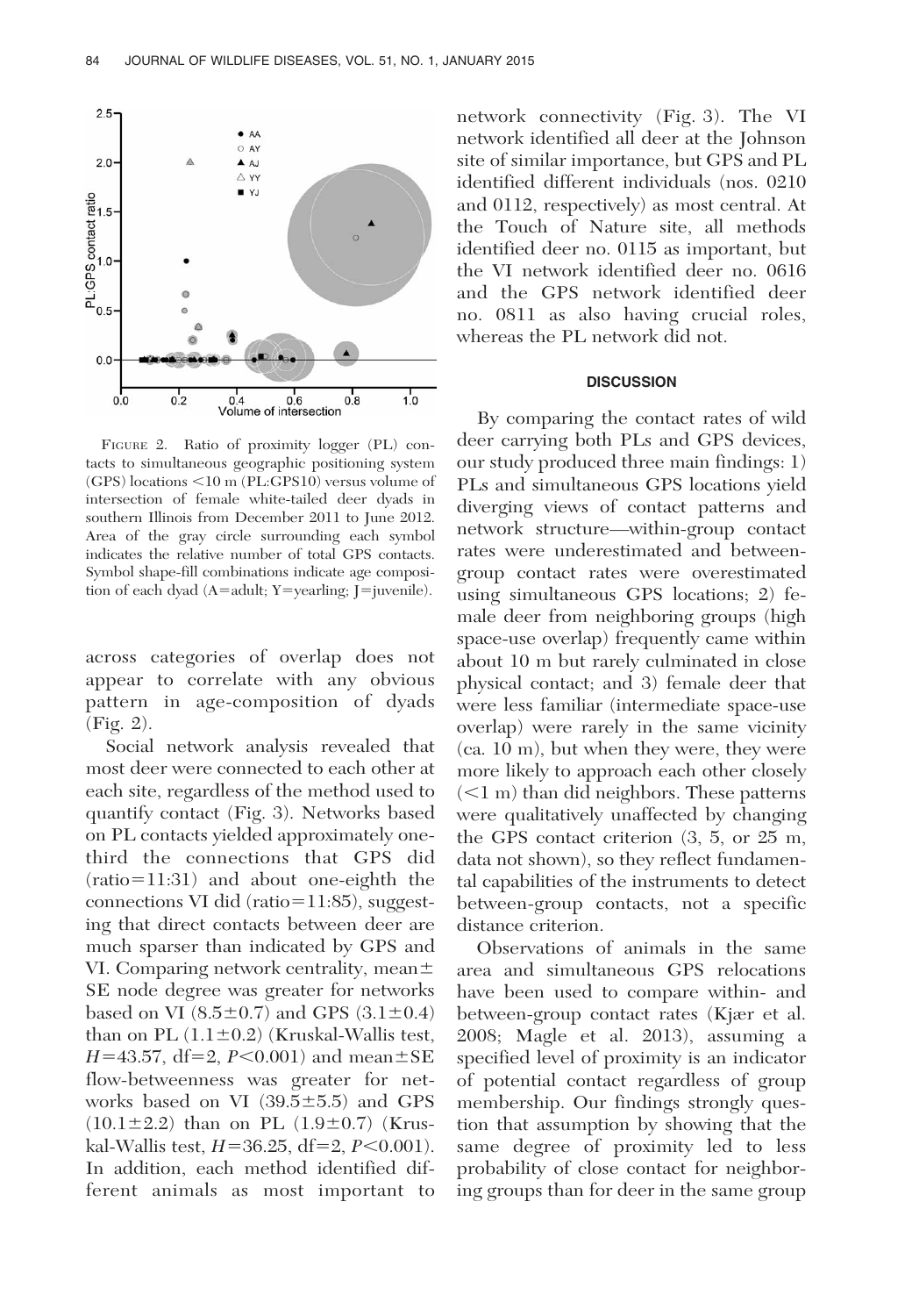

FIGURE 3. Social networks for female and juvenile white-tailed deer December 2011 to June 2012 at Johnson property (left) and Touch of Nature Environmental Center (right) in southern Illinois, USA, drawn using three metrics for potential infectious contact: (A) volume of intersection, (B) simultaneous geographic positioning system locations  $\leq 10$  m apart, and  $(C)$  proximity logger contacts. Three age classes are represented: adults (diamonds), yearlings (triangles), and juveniles (squares). Proximity of nodes is based on greater volume of intersection and thickness of lines

or more distant groups. Consequently, our results imply that the effect of social group membership on direct contact rates has been underestimated by GPS data. This underestimation helps explain why CWD shows a stronger group membership effect than do GPS-based contact rates. Schauber et al. (2007) found that odds of direct contacts were about 10-fold greater for within-group than for between-group pairs of female and juvenile white-tailed deer, based on GPS locations  $\leq 10$  m apart, and Schauber et al. (2015) revised that estimate downward to  $\leq 6.4$ -fold. In contrast, Grear et al. (2010) reported that the odds of a female white-tailed deer being infected with CWD increased .100-fold when a CWD-infected close relative was harvested  $<$ 3.2 km away compared with an infected nonrelative from the same distance. Our findings also suggest that infected deer could be as likely to directly transmit disease to unfamiliar females and fawns as to a neighbor, despite less-frequent proximity, although we expect much more frequent indirect transmission between neighbors based on overlap of space-use and high frequency of moderate proximity (ca. 10 m).

Identifying contacts is limited by the instrument used: GPS locations often have errors of approximately 10 m, and PL detection range depends on the orientation of the device. Previous authors using PL observed a higher percentage of reciprocal contacts than we did (Prange et al. 2006; Walrath et al. 2011; Watson-Haigh et al. 2012), especially for animals from different groups. High percentages of reciprocal contacts may signify that deer frequently interact at distances shorter than the PL detection range and thus have more opportunities to be detected by both

 $\leftarrow$ 

between nodes represent greater metrics for potential infectious contact. Symbol size represents node degree.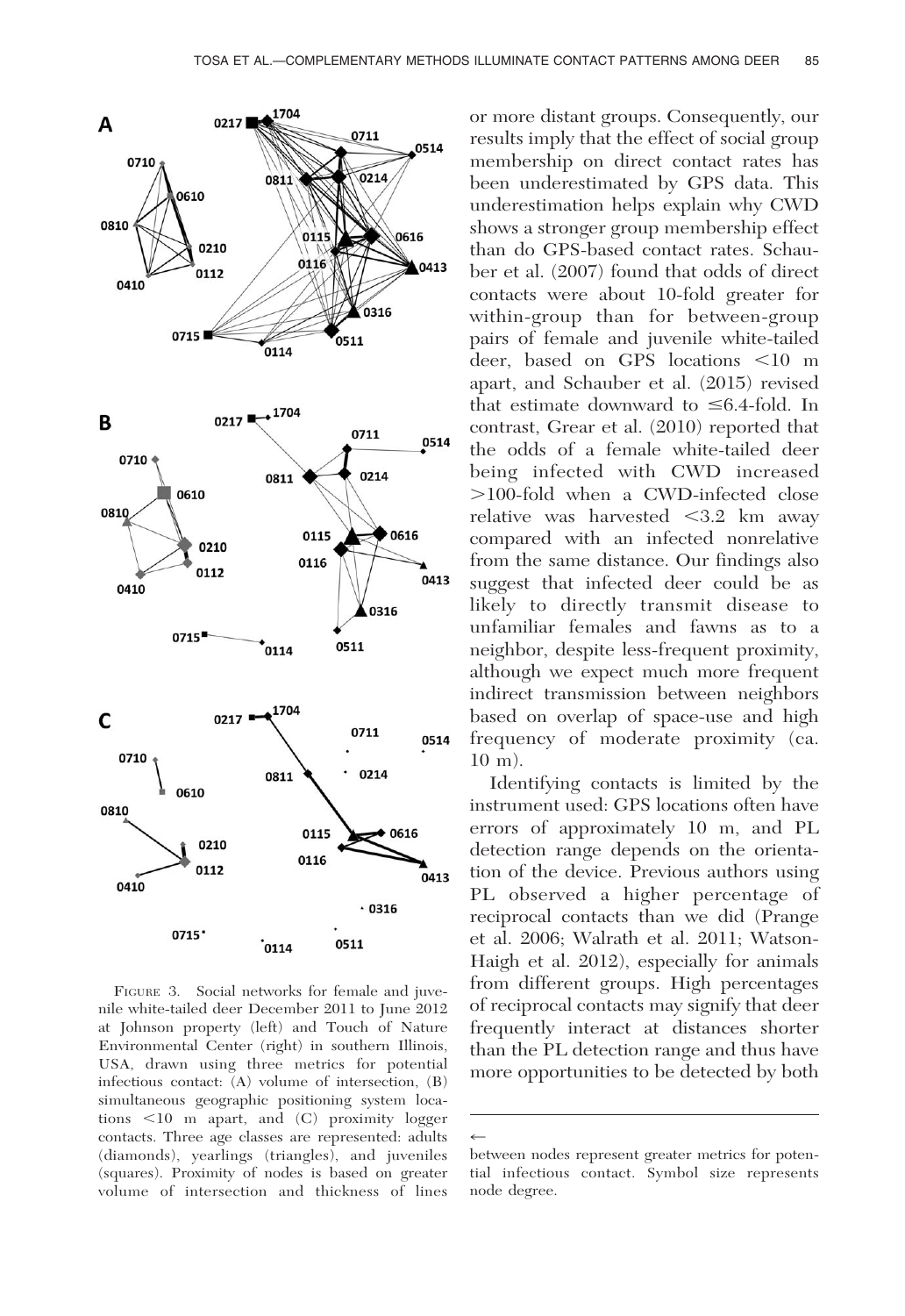units. Low percentages of reciprocal contacts, however, may signify that deer are interacting at the outer ranges of PL detection or for only brief periods, and thus, have only a small window of time for detection.

If a disease outbreak were to occur in this study population, the three social networks predict differing rates of disease spread. The network based on VI, which is likely most appropriate for pathogens transmitted indirectly via environmental contamination, predicts the most rapid disease spread among social groups because of the large number of connections between individuals, high node degree values, and high flow-betweenness values. In contrast, the network based on PLs, which is most appropriate for direct transmission, predicts the slowest spread of the disease because of the few connections between individuals, the low node degree values, and the low flow-betweenness values. In addition, the three social networks predict different responses to disease management; the many connections in the VI network allows it to be more robust to disturbances and allows for more certainty that the pathogen will be transmitted to all other members of the population. In other words, each female deer was connected to many more individuals in the VI network, so regardless of whether the connections were strong or weak, any individual could transmit a pathogen to many other animals in the population, even if one of the connections or even a node was removed. In the PL network, however, only a few individuals were highly connected, indicating that those few animals may have a larger role in epizootics, but removal of those individuals can be highly effective for disease control. Relatively high node degree values (compared with other nodes in the network) identify ''super spreaders'' within the population (Lloyd-Smith et al. 2005), and relatively high flow-betweenness values identify important ''bridges'' through which the pathogen may travel to

more individuals. Identifying those super spreaders and bridges can help population management efforts that may reduce contact rates and disease spread.

There are limitations to this study. Our sample size is small, with only 1 yr of data and only two within-group dyads. The discrepancy, however, in direct contact patterns between within-group and between-group dyads is striking enough to argue against assuming that intermediate proximity is equally indicative of potential contact, regardless of social affiliation. Second, not all direct contacts within the population were recorded because of imperfect detections (Walrath et al. 2011) and because only one animal was monitored in most groups. We assume, however, that the detection failures are independent of group membership or space-use overlap, which allows for comparison. Third, we only considered the number of direct contacts and did not account for contact duration. Undoubtedly, type of contact and variations in direct contact duration influence the probability of transmission. Fourth, our findings are limited to populations of female deer during winter–spring, outside of both the breeding and fawning seasons. We specifically chose this period as the time of greatest social interaction among whitetailed deer matrilines (Hawkins and Klimstra 1970), when intergroup transmission was most likely. Nevertheless, we believe our findings reflect fundamental differences in the way PLs and simultaneous GPS locations estimate contacts. We conclude that GPS contacts probably underestimate the partitioning of contacts within vs. between groups in female deer, and combining GPS and PL technologies can enhance our understanding of where contacts occur.

#### ACKNOWLEDGMENTS

This study was funded by the Illinois Department of Natural Resources (Federal Aid in Wildlife Restoration Project W-87-R-35) and the Cooperative Wildlife Research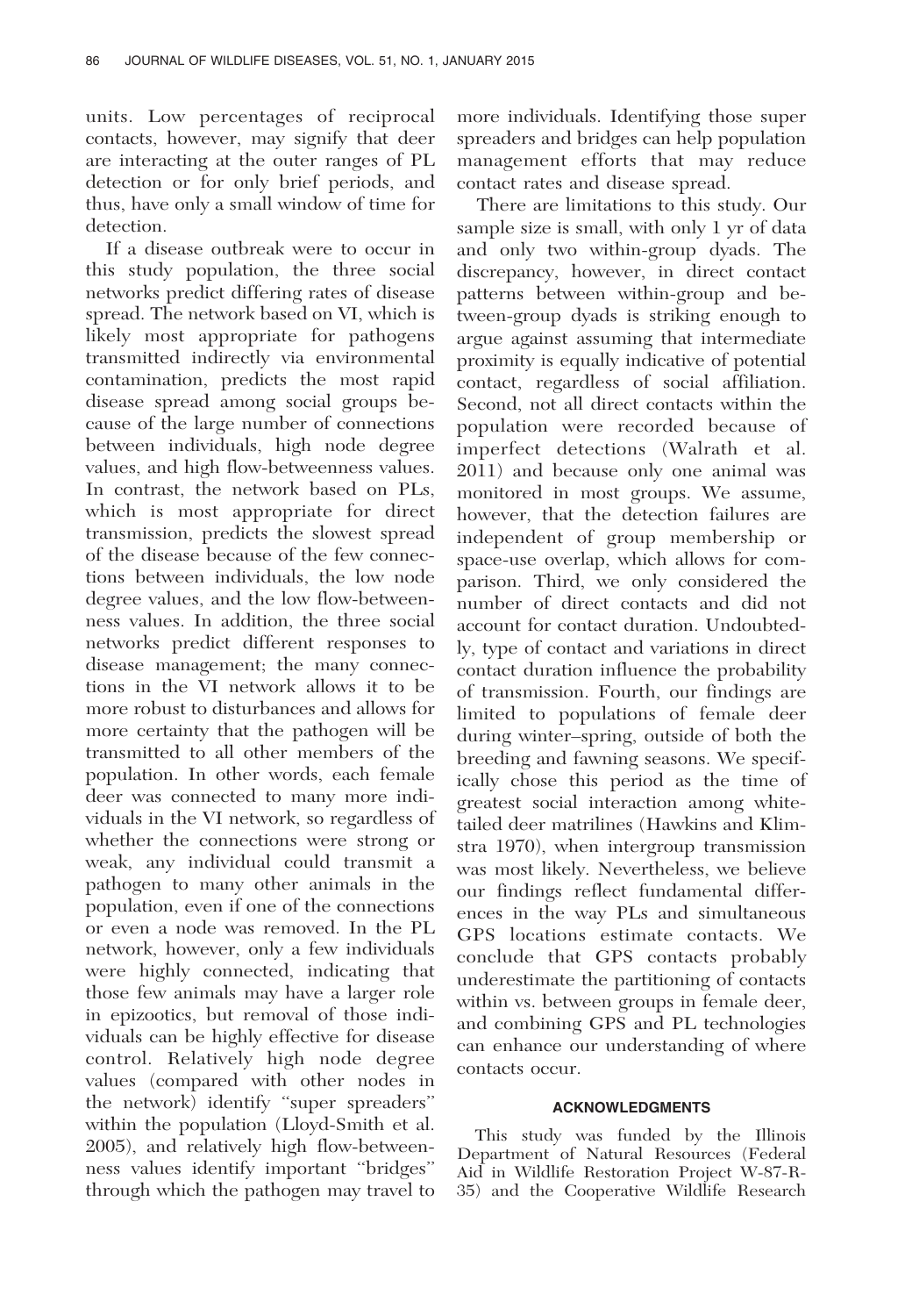Laboratory, Southern Illinois University Carbondale. We thank Dave Johnson and the Touch of Nature Environmental Center at Southern Illinois University for permitting us to use their property.

#### SUPPLEMENTARY MATERIAL

Supplementary material for this article is online at http://doi:10.7589/2013-06-139.

#### LITERATURE CITED

- Altizer S, Nunn CL, Thrall PH, Gittleman JL, Antonovics J, Cunningham AA, Dobson AP, Ezenwa V, Jones KE, Pedersen AB, et al. 2003. Social organization and parasite risk in mammals: Integrating theory and empirical studies. Ann Rev Ecol Evol Syst 34:517–547.
- Begon M, Bennett M, Bowers RG, French NP, Hazel SM, Turner J. 2002. A clarification of transmission terms in host-microparasite models: Numbers, densities and areas. Epidemiol Infect 129:147–153.
- Bell DC, Atkinson JS, Carlson JW. 1999. Centrality measures for disease transmission networks. Soc Netw 21:1–21.
- Bertrand MR, DeNicola AJ, Beissinger SR, Swihart RK. 1996. Effects of parturition on home ranges and social affiliations of female white-tailed deer. J Wildl Manag 60:899–909.
- Borgatti SP, Everett MG, Freeman LC. 2002. UCINET for Windows: Software for social network analysis. Analytic Technologies, Harvard, Massachusetts.
- Butts CT. 2010. sna: Tools for social network analysis. R package version 2.1, http://CRAN. R-project.org/package=sna. Accessed May 2014.
- Calenge C. 2006. The package adehabitat for the R software: a tool for the analysis of space and habitat use by animals. Ecol Model 197:516–519.
- Conner MM, Ebinger MR, Blanchong JA, Cross PC. 2008. Infectious disease in cervids of North America. Ann N Y Acad Sci 1134:146–172.
- Costenbader E, Valente TW. 2003. The stability of centrality measures when networks are sampled. Soc Netw 25:283–307.
- Cross PC, Creech TG, Ebinger MR, Heisey DM, Irvine KM, Creel S. 2012. Wildlife contact analysis: Emerging methods, questions, and challenges. Behav Ecol Sociobiol 66:1437–1447.
- Drewe JA. 2010. Who infects whom? Social networks and tuberculosis transmission in wild meerkats. Proc Biol Sci 277:633–642.
- Freeman LC, Borgatti SP, White DR. 1991. Centrality in valued graphs: A measure of betweenness based on network flow. Soc Netw 13:141– 154.
- Grear DA, Samuel MD, Scribner KT, Weckworth BV, Langenberg JA. 2010. Influence of genetic relatedness and spatial proximity on chronic

wasting disease infection among female whitetailed deer. *J Appl Ecol* 47:532-540.

- Griffin RH, Nunn CL. 2012. Community structure and the spread of infectious disease in primate social networks. Evol Ecol 26:779–800.
- Hawkins RE, Klimstra WD. 1970. A preliminary study of the social organization of white-tailed deer. J Wildl Manag 34:407–419.
- Ji W, White PCL, Clout MN. 2005. Contact rates between possums revealed by proximity data loggers. J Appl Ecol 42:595–604.
- Keeling MJ. 1999. The effects of local spatial structure on epidemiological invasions. Proc Biol Sci 266:859–867.
- Kjær LJ, Schauber EM, Nielsen CK. 2008. Spatial and temporal analysis of contact rates in female white-tailed deer. J Wildl Manag 72:1819–1825.
- Krause J, Croft DP, James R. 2007. Social network theory in the behavioural sciences: Potential applications. Behav Ecol Sociobiol 62:15–27.
- Lloyd-Smith JO, Schreiber SJ, Kopp PE, Getz WM. 2005. Superspreading and the effect of individual variation on disease emergence. Nature 438:355–359.
- Long JA, Nelson TA, Webb SL, Gee KL. 2014. A critical examination of indices of dynamic interaction for wildlife telemetry studies. J Anim Ecol: In press. doi: 10.1111/1365-2656.12198.
- Magle SB, Samuel MD, Van Deelen TR, Robinson SJ, Mathews NE. 2013. Evaluating spatial overlap and relatedness of white-tailed deer in a chronic wasting disease management zone. PLoS One 8:e56568.
- McCallum H, Barlow N, Hone J. 2001. How should pathogen transmission be modelled? Trends Ecol Evol 16:295–300.
- McCallum H, Jones M, Hawkins C, Hamede R, Lachish S, Sinn DL, Beeton N, Lazenby B. 2009. Transmission dynamics of Tasmanian devil facial tumor disease may lead to disease-induced extinction. Ecology 90:3379–3392.
- Millspaugh JJ, Gitzen RA, Kernohan BJ, Larson MA, Clay CL. 2004. Comparability of three analytical techniques to assess joint space use. Wildl Soc Bull 32:148–157.
- Newman M. 2003. Properties of highly clustered networks. Phys Rev E 68:1–7.
- Nixon CM, Hansen LP, Brewer PA, Chelsvig JE. 1991. Ecology of white-tailed deer in an intensively farmed region of Illinois. Wildl Monogr 118:3–77.
- Potapov A, Merrill E, Lewis MA. 2012. Wildlife disease elimination and density dependence. Proc Biol Sci 279:3139–3145.
- Prange S, Jordan T, Hunter C, Gehrt SD. 2006. New radiocollars for the detection of proximity among individuals. Wildl Soc Bull 34:1333–1344.
- Prange S, Gehrt SD, Hauver S. 2011. Frequency and duration of contacts between free-ranging